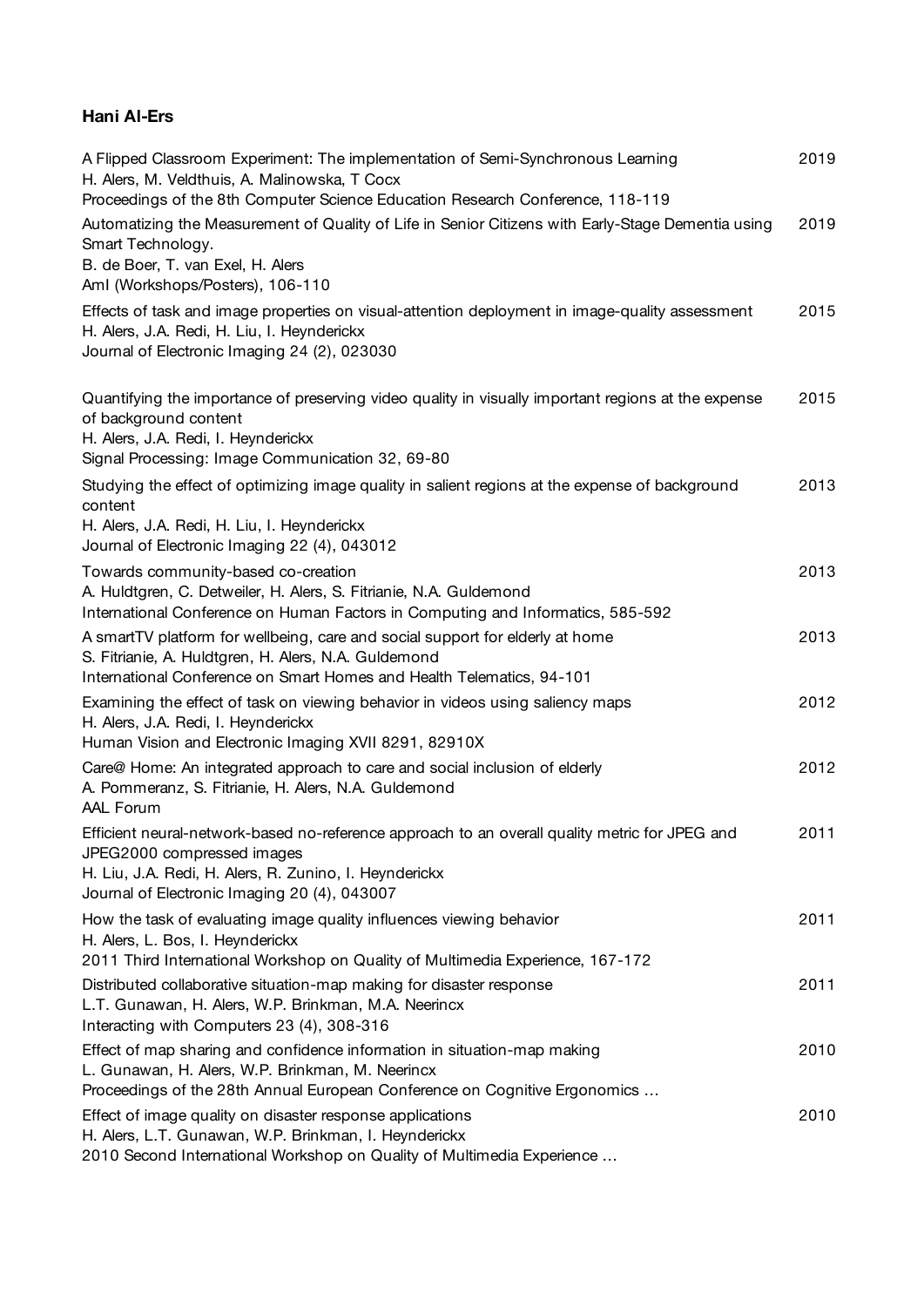| No-reference image quality assessment based on localized gradient statistics: application to JPEG<br>and JPEG2000<br>H.Liu, J. Redi, H. Alers, R. Zunino, I. Heynderickx<br>Human Vision and Electronic Imaging XV 7527, 75271F          | 2010 |
|------------------------------------------------------------------------------------------------------------------------------------------------------------------------------------------------------------------------------------------|------|
| Studying the effect of optimizing the image quality in saliency regions at the expense of background<br>content<br>H. Alers, H. Liu, J. Redi, I. Heynderickx<br>Image Quality and System Performance VII 7529, 752907                    | 2010 |
| Comparing subjective image quality measurement methods for the creation of public databases<br>J. Redi, H. Liu, H. Alers, R. Zunino, I. Heynderickx<br>Image Quality and System Performance VII 7529, 752903                             | 2010 |
| Studying the risks of optimizing the image quality in saliency regions at the expense of background<br>content<br>H. Alers, H. Liu, J. Redi, I. Heynderickx<br>IS&T/SPIE Electronic Imaging                                              | 2010 |
| Using eye tracking to assess the task effect on viewing behaviour<br>H. Alers, H. Liu, L. Bos, I. Heynderickx<br>Perception ECVP abstract 38, 23-23                                                                                      | 2009 |
| Collaborative situational mapping during emergency response<br>L.T. Gunawan, A.H.J. Oomes, M. Neerincx, W.P. Brinkman, H. Alers<br>Designing beyond the Product-Understanding Activity and User Experience in Ubiquitous<br>Environments | 2009 |
| Collaborative Situational Mapping during Emergency<br>L.T. Gunawan, A.H.J. Oomes, M. Neerincx, W.P. Brinkman, H. Alers                                                                                                                   | 2011 |
| Xiao Peng<br>Flipped classrooms for remote teaching during the COVID-19 pandemic<br>M. Veldthuis, H. Alers, A. Malinowska, X. Peng<br>Proceedings of the 9th Computer Science Education Research Conference                              | 2020 |
| CEOs vs members' evaluation of Cooperative Performance: Evidence from China.<br>X. Peng, Q. Liang, W. Deng & G.W.J. Hendrikse<br>The Social Science Journal, 1-8. doi: 10.1016/j.soscij.2019.01.006                                      | 2020 |
| Communication and Innovation in Cooperatives.<br>X. Peng, G.W.J. Hendrikse & W. Deng<br>Journal of the Knowledge Economy, 9 (4), 1184-1209. doi: 10.1007/s13132-016-0401-9                                                               | 2018 |
| Innovation, Member Sorting, and Evaluation of Agricultural Cooperatives<br>X. Peng<br>PhD dissertation, Rotterdam School of Management, Erasmus University                                                                               | 2017 |
| <b>Raymond Hoogendoorn</b>                                                                                                                                                                                                               |      |
| Heterogeneous Travel Mode Choice Modeling from Panel Data: The inclusion of nonresponse<br>R.G. Hoogendoorn, E. Scheepers, S. Hoogendoorn - Lanser<br>Accepted for ISCTSC 2017, Quebec, Canada                                           | 2017 |
| Correcting for the nonresponse bias through hot deck imputation and modeling of nonresponse behavior for<br>R.G. Hoogendoorn, E. Scheepers, S. Hoogendoorn - Lanser<br>mobility<br>panels. Accepted for ISCTSC 2017, Quebec, Canada.     | 2017 |
| Determining the representativeness of samples in mobility panels through inverted relative entropy<br>R.G. Hoogendoorn, E. Scheepers, S. Hoogendoorn - Lanser<br>Accepted for ISCTSC 2017, Quebec, Canada.                               | 2017 |
| Modeling transport mode choice through panel data: the inclusion of nonresponse and attrition<br>R.G. Hoogendoorn, E. Scheepers, S. Hoogendoorn - Lanser<br>Accepted for the EWGT 2017, Budapest, Hungary - 2017                         | 2017 |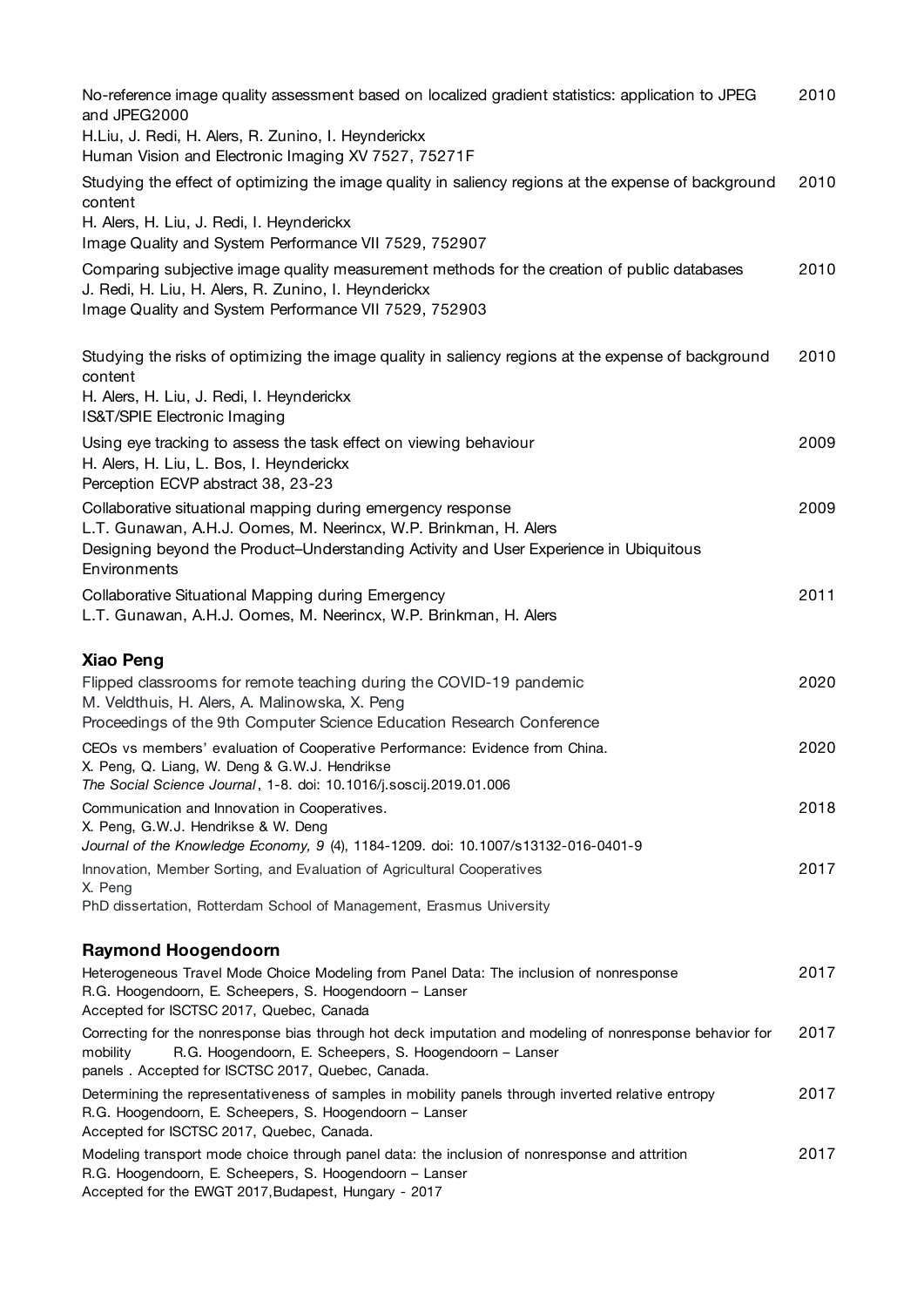| Panelonderzoek: Wie doen er mee en wie vallen er af?<br>R.G. Hoogendoorn, E. Scheepers, S. Hoogendoorn – Lanser<br>Proceedings of the 2016 CVS conference, Zwolle, The Netherlands - 2017                                                                                                                       | 2017 |
|-----------------------------------------------------------------------------------------------------------------------------------------------------------------------------------------------------------------------------------------------------------------------------------------------------------------|------|
| Generic calibration framework for joint estimation of car-following models by using microscopic data<br>Serge Hoogendoorn and Raymond Hoogendoorn<br>Transportation research record, 2188, pages 37--45, 2010                                                                                                   | 2010 |
| Calibration of microscopic traffic-flow models using multiple data sources<br>Serge Hoogendoorn and Raymond Hoogendoorn<br>Philosophical Transactions of the Royal Society A: Mathematical, Physical and Engineering Sciences, 368,<br>1928, 4497--4517, 2010                                                   | 2010 |
| Mental workload, longitudinal driving behavior, and adequacy of car-following models for incidents in other<br>driving lane<br>Raymond Hoogendoorn and Serge Hoogendoorn and Karel Brookhuis and Winnie Daamen<br>Transportation Research Record}, 2188}, 1, 64--73, 2010                                       | 2010 |
| Wiedemann revisited: new trajectory filtering technique and its implications for car-following modeling<br>Serge Hoogendoorn and Raymond Hoogendoorn and Winnie Daamen<br>Transportation research record}, 2260}, 1, 152--162}, 2011                                                                            | 2011 |
| Empirical research and modeling of longitudinal driving behavior under adverse conditions<br>Raymond Gerard Hoogendoorn<br>TRAIL Thesis Series 2012                                                                                                                                                             | 2012 |
| Longitudinal driving behavior under adverse weather conditions: Adaptation effects, model performance and<br>freeway capacity in case of fog<br>R.G. Hoogendoorn and G. Tamminga and S.P. Hoogendoorn and W. Daamen<br>13th International IEEE Conference on Intelligent Transportation Systems, 450--455, 2010 | 2010 |
| Dynamic maximum speed limits: perception, mental workload, and compliance<br>R.G. Hoogendoorn and I.M.Harms and S.P. Hoogendoorn and K.A. Brookhuis<br>Transportation research record, 2321}, 1, 46--54, 2012                                                                                                   | 2012 |
| Automated driving, traffic flow efficiency, and human factors<br>Raymond Hoogendoorn and Bart van Arerm and Serge Hoogendoorn<br>Literature review, Transportation Research Record, 2422, 1, 113--120, 2014                                                                                                     | 2014 |
| State-of-the-art driving theory and modeling in case of adverse conditions<br>R.G. Hoogendoorn<br>Delft University of Technology, Delft, 2010                                                                                                                                                                   | 2010 |
| Modeling driver, driver support, and cooperative systems with dynamic optimal control<br>Serge Hoogendoorn and Raymond Hoogendoorn and Meng Wang and Winnie Daamen<br>Transportation research record, 2316, 1, 20--30, 2012                                                                                     | 2012 |
| Adaptation longitudinal driving behavior, mental workload, and psycho-spacing models in fog<br>Raymond G. Hoogendoorn and Serge P. Hoogendoorn and Karel A. Brookhuis and Winnie Daamen<br>Transportation research record, 2249, 1, 20--28, 2011                                                                | 2011 |
| Verkeersmanagement bij exceptionele omstandigheden<br>S.P. Hoogendoorn and R.L. Landman and V.L. Knoop and A.J. Pel and O.L. Huibregtse and R.G.<br>Hoogendoorn NM Magazine, (juli), 2009                                                                                                                       | 2009 |
| Assessment of dynamic speed limits on freeway A20 near Rotterdam, Netherlands<br>S.P. Hoogendoorn and W. Daamen and R.G. Hoogendoorn and J.W. Goemans<br>Transportation research record, 2380, 1, 61--71, 2013                                                                                                  | 2013 |
| Simple and multi-anticipative car-following models: Performance and parameter value effects in case of<br>R.G. Hoogendoorn and S.P. Hoogendoorn and K.A. Brookhuis and W. Daamen<br>fog<br>Proceedings of the TFTC Summer Meeting, Annecy, France, 7--9, 2010                                                   | 2010 |
| Microscopic Traffic Flow Properties in case of Emergency Situations<br>R.G. Hoogendoorn and S.P. Hoogendoorn and B. van Arem and K.A. Brookhuis<br>Proceedings of the Transportation Research Board 92nd Annual Meeting, 2013                                                                                   | 2013 |
| Longitudinal driving behavior under adverse conditions: A close look at psycho-spacing models<br>Raymond G. Hoogendoorn and Serge P. Hoogendoorn and Karel A. Brookhuis and Winnie Daamen<br>Procedia-Social and Behavioral Sciences, 20, 536--546, 2011                                                        | 2011 |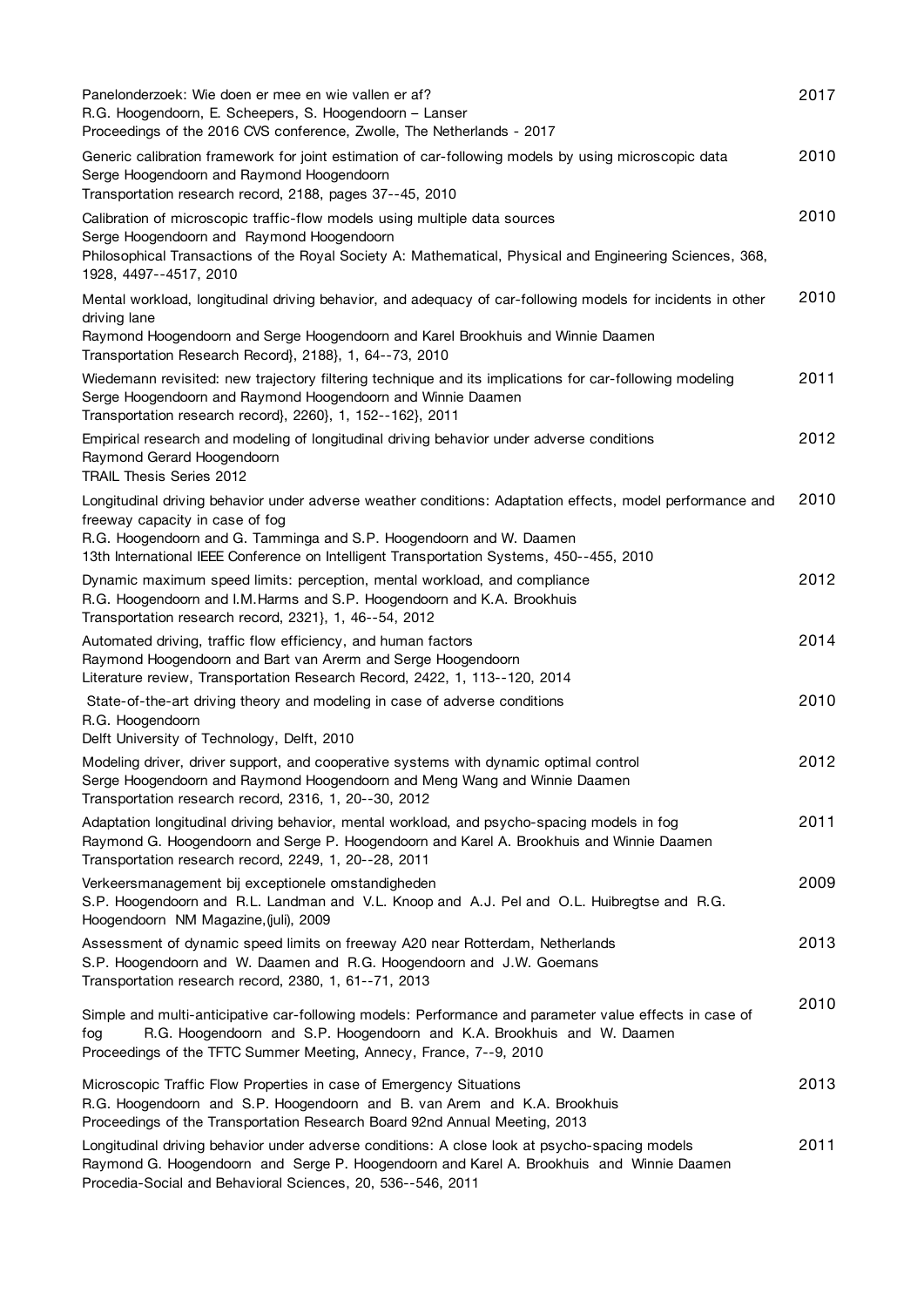| Applying the task-capability-interface model to the intelligent driver model in relation to complexity}<br>R.G. Hoogendoorn and B. van Arem and S.P. Hoogendoorn and K.A. Brookhuis - 2013                                                                                                                   | 2013 |
|--------------------------------------------------------------------------------------------------------------------------------------------------------------------------------------------------------------------------------------------------------------------------------------------------------------|------|
| Anticipation and hysteresis: parameter value changes and model performance in simple and multi-<br>anticipative car-following models<br>Raymond G. Hoogendoorn and Serge P. Hoogendoorn and Karel. A. Brookhuis and Winnie Daamen -<br>2011                                                                  | 2011 |
| Psychological elements in car-following models: mental workload in case of incidents in the other driving<br>lane Raymond Hoogendoorn and Serge Hoogendoorn and Karel Brookhuis and Winnie Daamen<br>Procedia Engineering, 3, 87--99, 2010                                                                   | 2010 |
| Driving Behavior in Emergency Situations: Psychospacing Modeling Approach}<br>Raymond Hoogendoorn and Serge Hoogendoorn and Karel Brookhuis<br>Transportation research record, 2316, 1, 11--19, 2012                                                                                                         | 2012 |
| Empirical evaluation of drivers' route choice behavioral responses to social navigation}<br>Shadi Djavadian and Raymond Hoogendoorn and Bart van Arem and Joseph Chow<br>Transportation Research Record}, 2423, 1, 52--60, 2014                                                                              | 2014 |
| Psycho-spacing models and adverse conditions: A close look at incidents}<br>Raymond Hoogendoorn and Serge Hoogendoorn and Karel Brookhuis and Winnie Daamen<br>2011 International Conference on Networking, Sensing and Control}, 329--334}, 2011                                                            | 2011 |
| Driver support and cooperative systems control design: Framework and preliminary results<br>Meng Wang and Serge Hoogendoorn and Winnie Daamen and Raymond Hoogendoorn and Bart van<br>Arem 2012 American Control Conference (ACC)}, 5751--5756, 2012                                                         | 2012 |
| Towards a stochastic model of driving behavior under adverse conditions}<br>R.G. Hoogendoorn and B. van Arem and S.P. Hoogendoorn and K.A. Brookhuis and R. Happee<br>Advances in Human Aspects of Road and Rail Transportation}, 439--448}, 2012}                                                           | 2012 |
| Wiedemann Revisited: New Trajectory Filtering Technique and Its Implications for Car-Following Modeling<br>S.P. Hoogendoorn and R.G. Hoogendoorn and W. Daamen<br>Annual Meeting of the Transportation Research Board, 2010                                                                                  | 2010 |
| Methodische verkenning zelfrijdende auto's en bereikbaarheid}<br>M. Snelder and B. van Arem and R.G. Hoogendoorn and R. van Nes - 2015                                                                                                                                                                       | 2015 |
| Modelling effects of social navigation on road traffic: The influence of penetration rates, altruism, and<br>compliance Kakpo H.C. Adoko and Adam J. Pel and Raymond G. Hoogendoorn and Bart van Arem<br>8th TRISTAN, San Pedro de Atacama, Chile, 1--4, 2013                                                | 2013 |
| Human factors of automated driving: Predicting the effects of authority transitions on traffic flow efficiency}<br>Silvia F. Varotto and Raymond G. Hoogendoorn and Bart van Arem and Serge P. Hoogendoorn<br>Proceedings of the 2nd TRAIL Internal PhD Conference, Delft, The Netherlands, 13 November 2014 | 2014 |
| Incorporating driver distraction in car-following models: Applying the TCI to the IDM<br>Raymond Hoogendoorn and Bart van Arem and Serge Hoogendoorn                                                                                                                                                         | 2013 |
| 16th International IEEE Conference on Intelligent Transportation Systems (ITSC 2013)}, 2274--2279, 2013<br>Autonomic decision support system for traffic and environment management, 2014}<br>M.C. Bell and R. G. Hoogendoorn and F. Galatioto<br><b>IET Digital Library</b>                                 | 2014 |
| A neurofuzzy approach to modeling longitudinal driving behavior and driving task complexity<br>R.G. Hoogendoorn and B. van Arem and S.P. Hoogendoorn<br>International Journal of Vehicular Technology}, 2012,                                                                                                | 2012 |
| Complexity of driving tasks: An analysis of compensation and performance effects in longitudinal driving<br>behavior R.G. Hoogendoorn and B. van Arem and S.P. Hoogendoorn and K.A. Brookhuis<br>2013                                                                                                        | 2013 |
| Empirical longitudinal driving behavior in authority transitions between adaptive cruise control and manual<br>driving S.F. Varotto and R.G. Hoogendoorn and B. van Arem and S.P. Hoogendoorn<br>Transportation Research Record, 2489, 1, 105-114, 2015                                                      | 2015 |
| Adaptation effects and model performance under adverse weather condition}<br>R.G. Hoogendoorn and S.P. Hoogendoorn and K.A. Brookhuis and W. Daamen - 2010                                                                                                                                                   | 2010 |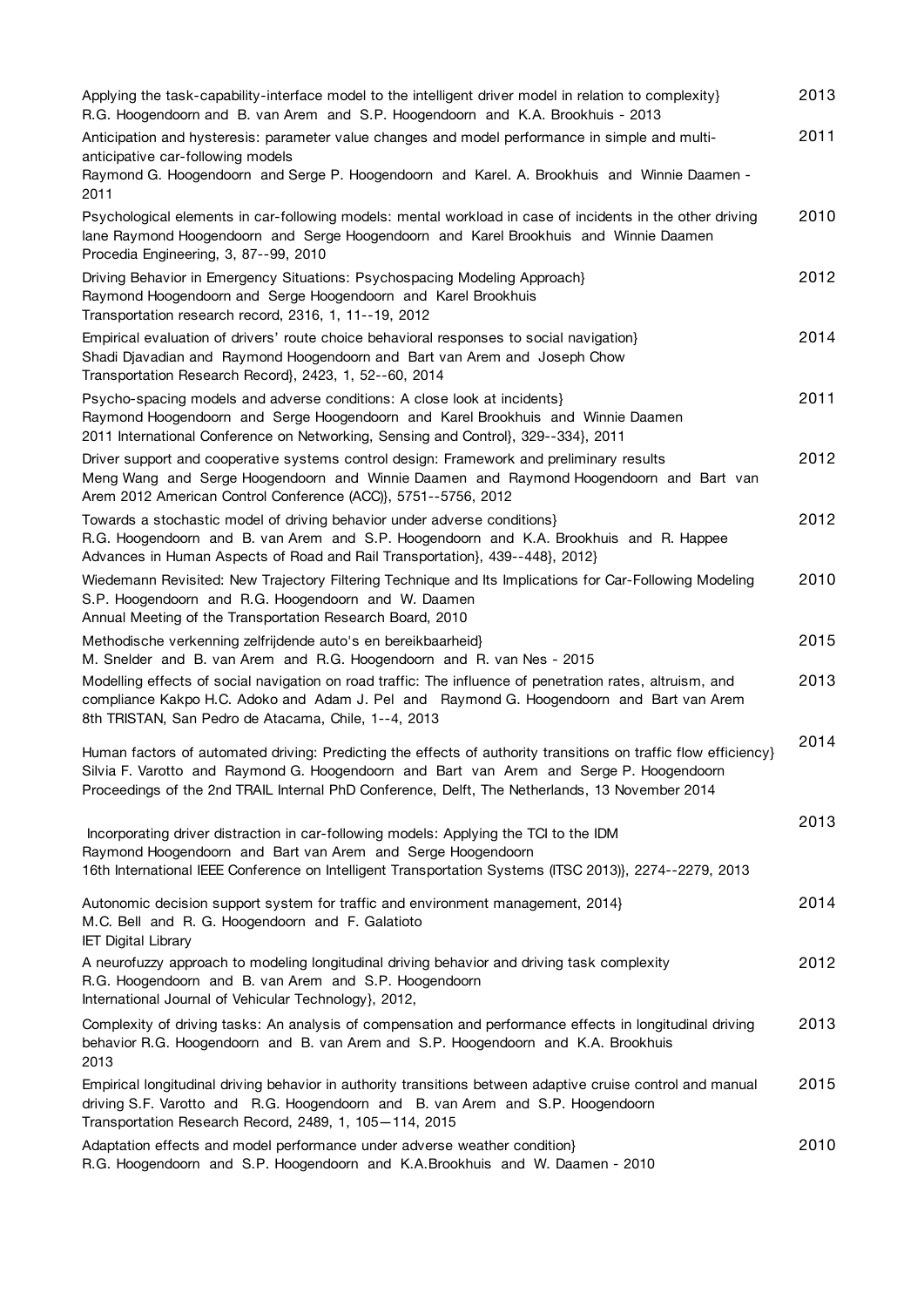| Longitudinal driving behavior in case of emergency situations: an empirically underpinned theoretical<br>framework Raymond G. Hoogendoorn and Bart van Arem and Karel A. Brookhuis<br>Transportation research part C: emerging technologies, 36, 581--603, 2013,                                                                                                                              | 2013 |
|-----------------------------------------------------------------------------------------------------------------------------------------------------------------------------------------------------------------------------------------------------------------------------------------------------------------------------------------------------------------------------------------------|------|
| Effects of Authority Transitions between Adaptive Cruise Control and Manual Driving on Traffic Flow<br>Silvia Francesca Varotto and Raymond Hoogendoorn and Bart van Arem and Serge<br>Efficiency<br>Hoogendoorn<br>hEART, 2014                                                                                                                                                               | 2014 |
| Modeling traffic system complexity through fuzzy entropy<br>Raymond Hoogendoorn and Bart van Arem                                                                                                                                                                                                                                                                                             | 2013 |
| 16th International IEEE Conference on Intelligent Transportation Systems (ITSC 2013)}, 540--546}, 2013                                                                                                                                                                                                                                                                                        |      |
| De Human Factor in Verkeersmanagement., NM Magazine}<br>R.G. Hoogendoorn and K.A. Brookhuis and S.P. Hoogendoorn<br>$4, 22 - 24, 2011$                                                                                                                                                                                                                                                        | 2011 |
| A context aware intelligent speed adaptation system: a field operational test<br>Raymond G. Hoogendoorn and Holger J. Breukink and Bart van Arem<br>2012 15th International IEEE Conference on Intelligent Transportation Systems, 1091--1096, 2012                                                                                                                                           | 2012 |
| Human factors of automated driving: Towards predicting the effects of authority transitions on traffic flow<br>efficiency} Silvia F. Varotto and Raymond G. Hoogendoorn and Bart van Arem and Serge P.<br>Poster presented at Automated Vehicles Symposium, San Francisco, USA,<br>Hoogendoorn<br>July-15-17, 2014                                                                            | 2014 |
| Driver workload classification through neural network modeling using physiological indicators}                                                                                                                                                                                                                                                                                                | 2013 |
| Raymond Hoogendoorn and Bart van Arem<br>16th International IEEE Conference on Intelligent Transportation Systems (ITSC 2013), 2268--2273}, 2013                                                                                                                                                                                                                                              |      |
| Microscopic Traffic Flow Properties in Emergency Situation }<br>Raymond Hoogendoorn and Serge Hoogendoorn and Bart van Arem and Karel Brookhuis<br>Transportation research record}, 2391, 1, 124--132, 2013,                                                                                                                                                                                  | 2013 |
| Destination celled platooning of cooperative adaptive cruise control vehicles for high-performance traffic<br>streams} Lin Xiao and Raymond Hoogendoorn and Bart van Arem<br>2014, Transportation Research Board TRB                                                                                                                                                                          | 2014 |
| Efficacy of dynamic traffic management measures: the influence of complexity and situational awareness<br>R.G. Hoogendoorn and J.D. Vreeswijk and S.P. Hoogendoorn and K.A. Brookhuis and B. van Arem<br>and E.C. van Berkum                                                                                                                                                                  | 2012 |
| 5th International Conference on Traffic and Transport Psychology 2012}, 2012                                                                                                                                                                                                                                                                                                                  |      |
| Using cooperative adaptive cruise control (CACC) to form high-performance vehicle streams}<br>Steven E. Shladover and Christopher Nowakowski and Xiao-Yun Lu and Raymond G. Hoogendoorn-<br>2014                                                                                                                                                                                              | 2014 |
| Towards Optimal Traffic Safety on Freeways through Automated Vehicles and Traffic System Complexity<br>Estimation Raymond G. Hoogendoorn and Silvia F. Varotto and Klaus Bogenberger and Marjan<br>Hagenzieker and Bart van Arem - 2015                                                                                                                                                       | 2015 |
| Data collection techniques, Traffic simulation and data: Validation methods and applications, 5--32}<br>Jean-Michel Auberlet and Ashish Bhaskar and Biagio Ciuffo and Haneen Farah and Raymond<br>Hoogendoorn and Axel Leonhardt - 2014                                                                                                                                                       | 2014 |
| Effects of automated driving on traffic flow efficiency: Challenges and recent developments}<br>S.F. Varotto and H. Farah and R.G. Hoogendoorn and B. van Arem and S.P. Hoogendoorn and<br>J.C.F. de Winter 6th International Conference on Applied Human Factors and Ergonomics (AHFE 2015), and<br>the Affiliated Conferences, Las Vegas (USA), 26-30 July, 2015; Submission summary}, 2015 | 2015 |
| Efficacy of traffic management measures: The influence of complexity of driving conditions}<br>R.G. Hoogendoorn and J. Vreeswijk and B. van Arem and K.A. Brookhuis<br>5th International Congress on Traffic and Transport Psychology ICTTP, Groningen (The Netherlands), 6-8<br>August, 2012                                                                                                 | 2012 |
| Towards safe and efficient driving through vehicle automation: The dutch automated vehicle initiative}<br>Raymond Hoogendoorn and Bart van Arem and Riender Happee and M.Mazo Espinoza and Dimitrios<br>Kotiadis<br>Geraadpleegd van http://davi. connekt. nl/pdf/white-paper-davi. pdf},<br>2013                                                                                             | 2013 |